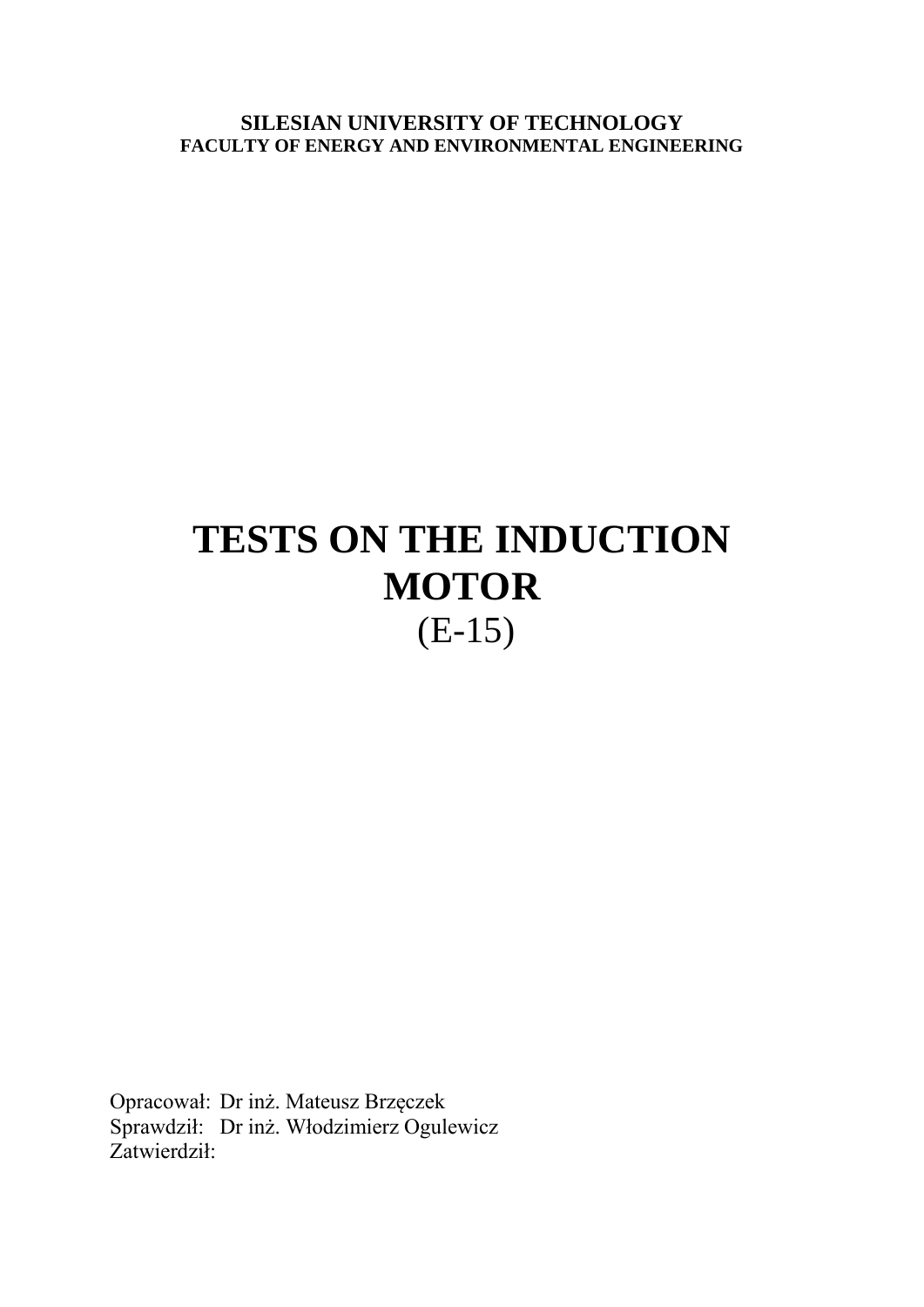## **XIII. TESTS ON THE INDUCTION MOTOR**

## **1. Aim of exercise**

The aim of this exercise is to determine no-load and short-circuit characteristics of the induction squirrel-cage motor. The measurements will also make it possible to find the values of parameters of the motor equivalent circuit diagram elements.

## **2. Introduction**

The induction machine is an electric machine used to transform electrical energy into mechanical energy or vice versa. The energy transformation takes place via a magnetic field. Generally, induction machines are machines in which voltage in the rotor circuit arises due to electromagnetic induction (without an external power supply). A simplified diagram of the cross-section of the induction squirrel-cage motor structure is presented in Fig. 1.1.



Fig. 1.1. Simplified cross-section of the induction squirrel-cage machine

Each rotating machine has a stationary part – the stator – which includes the rotating part – the rotor. The rotor is fixed on a shaft {1} with bearing relative to the machine frame {2}. The magnetic circuit of a rotating machine (unlike the one of a transformer) is composed of two parts: the stator core {4} and the rotor core {5}, separated from each other with an air gap. The stator and rotor cores are made of a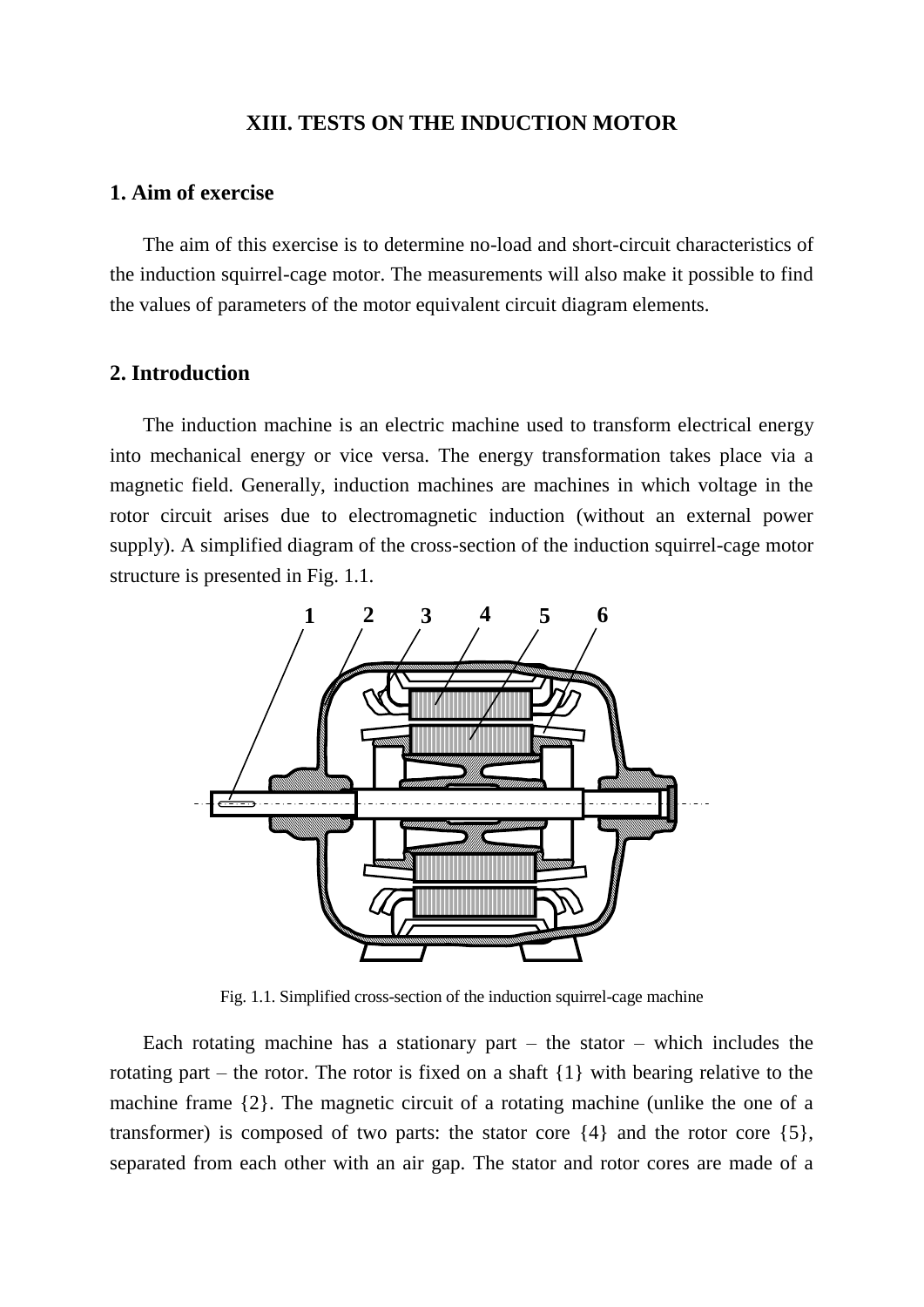pack of metal sheets insulated from each other. The core sheets feature slots, with an example shape as shown in Fig. 1.2, where the stator winding {3} and the rotor winding {6} are placed. Machines with a three-phase winding, referred to as woundrotor motors or slip-ring motors, feature slip-rings and brushes which make it possible to connect the rotor circuit to the starter or the rotational speed governor. A simpler and cheaper squirrel-cage machine features a winding made of bars held together by rings attached to both ends of the bars. This type of a squirrel-cage winding is shown in Fig. 1.3.



Fig. 1.2. Core metal sheets with slots

Squirrel-cage motors are the most common types of electric machines. This results from their numerous advantages such as simple structure, low price, reliability and long service life without the need to carry out any maintenance operations. Until recently, the biggest disadvantage of compact squirrel-cage motors used to be problems related to start-up and rotational speed adjustment. Owing to the application of frequency converters and smooth start-up devices, the performance of squirrel-cage motors in this respect has now become comparable to that of the best direct current motors.

Both types of induction motors (the wound-rotor motor and the squirrel-cage motor) feature the same principle of operation. The stator windings supplied with a three-phase current produce a circular magnetic field rotating relative to the stationary stator with synchronous speed  $n<sub>S</sub>$ .

$$
n_{\rm s} = \frac{f_1}{p} \left[ \frac{1}{s} \right] = \frac{60 \cdot f_1}{p} \left[ \frac{obr}{\min} \right],\tag{1}
$$

where: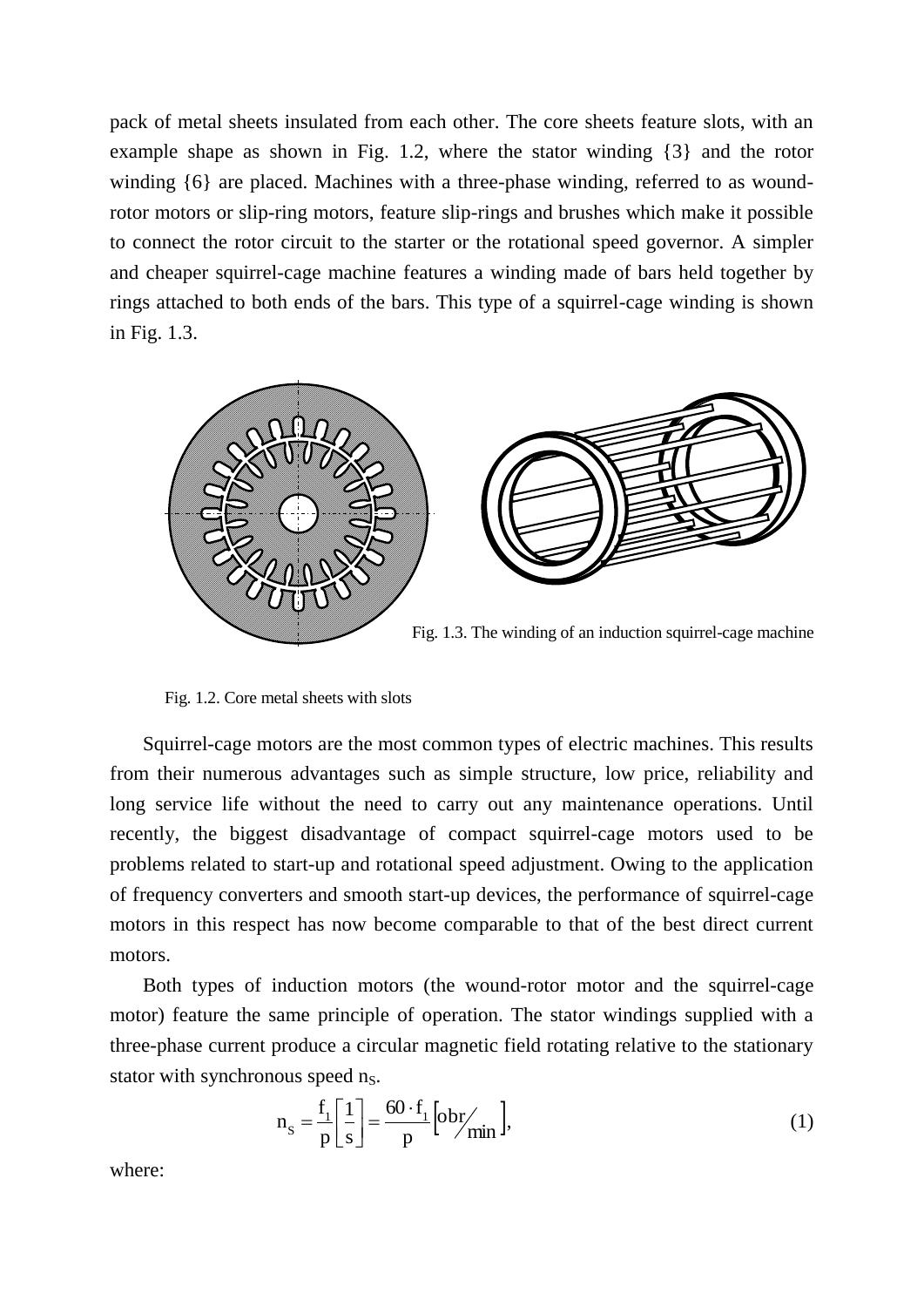- $f_1$  frequency of the stator supply current,
- p number of pole pairs of the magnetic field (natural number depending on the stator winding).

For example, for network frequency  $f_1 = 50$  Hz and for one pair of poles ( $p = 1$ ) the synchronous speed is  $n<sub>S</sub> = 3000$  rpm (for  $p = 2$ ,  $n<sub>S</sub> = 1500$  rpm etc.).

The rotating magnetic field produced by the stator currents induces in the (initially) stationary windings of the rotor electromotive forces which cause current to flow in the closed circuit of the rotor. The rotating magnetic field of the stator has an impact on the leads conducting current in the rotor, which produces an electromagnetic moment being the rotor shaft torque. The rotor starts to rotate and its speed increases relative to the stator and decreases relative to the rotating magnetic field. At the same time, the values of electromotive forces induced in the rotor windings diminish and the torque becomes smaller. Consequently, under a certain load, the rotational speed stabilizes with value n smaller than synchronous speed  $n<sub>s</sub>$ . The difference between synchronous speed  $n_s$  and rotational (operating) speed n referred to synchronous speed is called **slip s**.

$$
s = \frac{n_s - n}{n_s}.
$$
 (2)

When the rotor is blocked ( $n = 0$ ), the slip value is one ( $s = 1$ ); if the rotor rotated with synchronous speed ( $n = n_s$ ), the slip would be zero ( $s = 0$ ).

The fact that the rotor of the induction motor may not rotate with synchronous speed  $n_s$  (for this speed value the electromagnetic moment is zero) is the reason why induction machines are also referred to, on equal terms, as asynchronous machines. The asynchronous motor speed expressed by means of slip is defined by the following dependence:

$$
n = \frac{f_1}{p}(1-s).
$$
 (3)

Frequency  $f_2$  of the current induced in the rotor circuit depends on the difference between the speeds of the field and rotor  $(n_s - n)$  and, if expressed by means of slip, is as follows:

$$
f_2 = (n_S - n) \cdot p. \tag{4}
$$

Taking dependences (1) and (3) into account, the following is obtained as a result:

$$
f_2 = f_1 \cdot s. \tag{5}
$$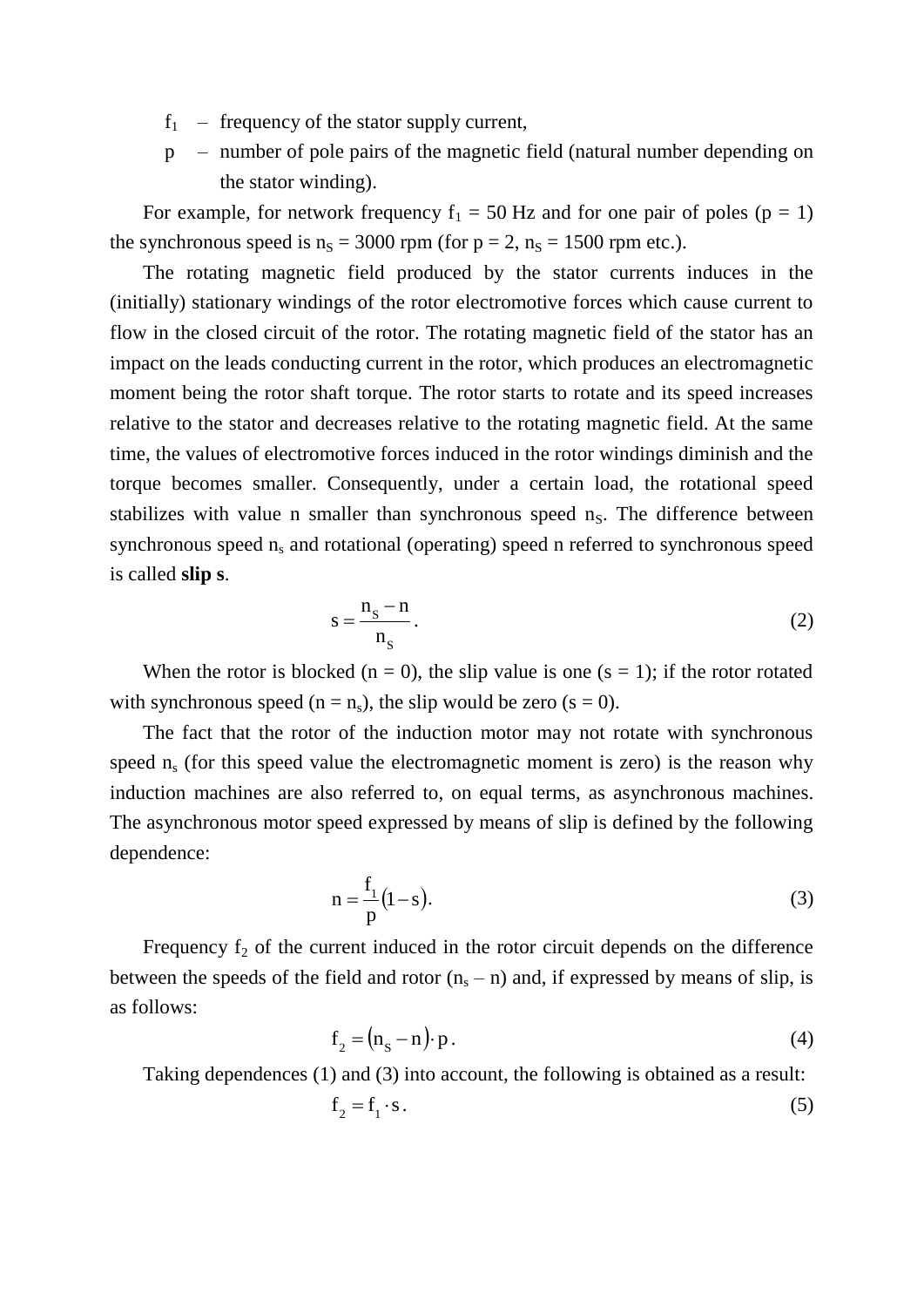## **2.1. Equivalent circuit diagram of an induction machine (one phase)**

The analysis of the operation of electric machines (as it was already mentioned in the chapter "Tests on the transformer") may be performed conveniently based on the equivalent circuit diagram. There is a very close similarity in the making of an equivalent circuit diagram of an electric machine and of a transformer. The following elements are taken into consideration in the equivalent circuit diagram of an induction machine:

- X**μ** magnetizing reactance related to the rotating main magnetic flux **Φ**,
- $X_{1R}$  magnetizing reactance related to magnetic leakage flux  $\Phi_{1R}$  in the stator,
- $X_{2R}$  inductive reactance related to magnetic leakage flux  $\Phi_{2R}$  in the rotor,
- $R_{Fe}$  equivalent core-loss resistance in the stator,
- $R_1$  winding resistance of the stator,
- $R_2$  winding resistance of the rotor.

The core-loss and the insulation loss in the rotor, as well as capacity currents and leakage currents are ignored in the equivalent circuit diagram. The equivalent circuit diagram of an induction machine is presented in Fig. 1.4.



Fig. 1.4. Equivalent circuit diagram of an induction machine (form I)

#### do rysunku: Stator circuit/ Rotor circuit

Special attention should be drawn to the fact that a change in the rotor shaft rotational speed n (which means a change in slip s) involves a change in the rms value and the frequency of current  $I_2$  in the rotor circuit, in the rms value and the frequency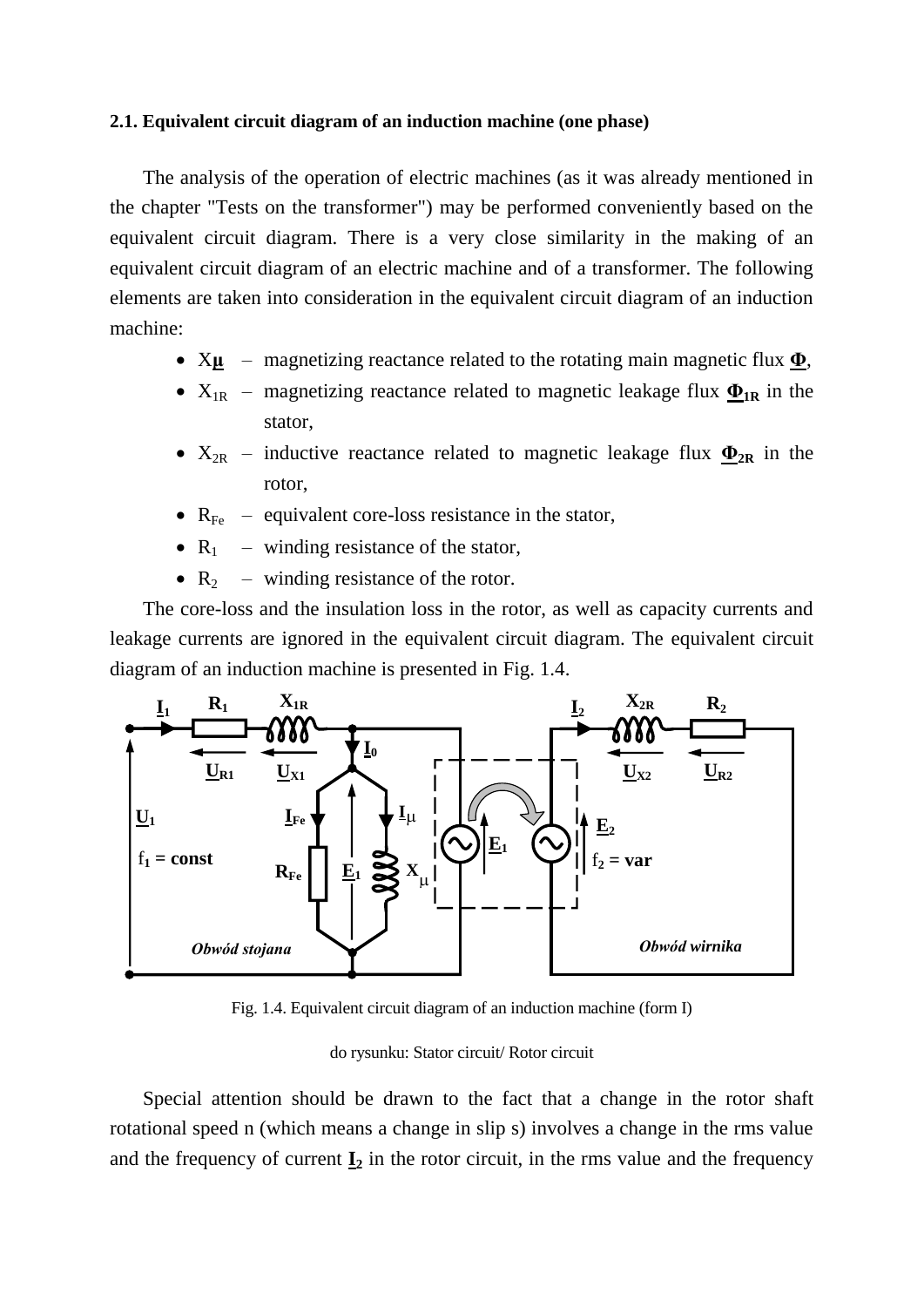of electromotive force  $\underline{\mathbf{E}}_2$  induced in the rotor and in the value of the rotor circuit inductive reactance  $X_{2R}$ . In order to build an equivalent circuit diagram of an induction machine where the rotor circuit is connected to the stator circuit (form II), it is insufficient to just convert the rotor side parameters to the stator side. First, an equivalent rotor has to be introduced with frequency  $f_2$  equal to the stator frequency  $f_1$ . In this equivalent rotor, which is stationary relative to the stator and in which  $f_2 = f_1$ , the equivalent parameters have to be determined which are dependent on the variable value of slip s. Physically, the state when  $f_2 = f_1$  is the short-circuit state of an induction machine, which means, in the case of a squirrel-cage motor, that voltage is supplied to the stator winding and the rotor is blocked (as at any start). The value of the electromotive force induced in the stator under these conditions is  $E_{20}$ . The electromotive force induced in N<sub>2</sub> turns of a blocked rotor is  $E_{20} = \sqrt{2\pi}f_1 N_2 \Phi$ . In the same rotor rotating with rotational speed n, the electromotive force is  $E_2 = \sqrt{2\pi}f_2N_2\Phi$ . Taking (5) into account, the following may be written:

$$
E_2 = E_{20} \cdot s \tag{6}
$$

Limiting the considerations to a compact squirrel-cage motor only, the rotor current dependence may be written in the following form:

$$
I_2 = \frac{E_2}{\sqrt{R_2^2 + X_{2R}^2}}.
$$
\n(7)

Taking (5) into account, the value of reactance  $X_{2R}$  is determined for frequency  $f_1$ , which is marked as  $X_{20R}$ :

$$
X_{2R} = 2 \cdot \pi \cdot f_2 \cdot L_2 = 2 \cdot \pi \cdot f_1 \cdot s \cdot L_2 = s \cdot X_{20R}.
$$
 (8)

Introducing (8) into (7), the following is obtained:

$$
I_2 = \frac{E_{20} \cdot s}{\sqrt{R_2^2 + X_{20R}^2 \cdot s^2}} = \frac{E_{20}}{\sqrt{\left(\frac{R_2}{s}\right)^2 + X_{20R}^2}}
$$
(9)

It results from dependence (9) that the change in the slip of a real machine is taken into account by resistance element s  $R_2$ , whose value may be presented as a sum of the real winding resistance  $R_2$  of the rotor and of the term dependent on the slip and representing the load of the motor shaft with active power s  $1 - s$  $R_2 + R$ s R  $2 \tcdot \tcdot 2$  $2 = R_2 + R_2 \frac{1-s}{s}$ .

Having completed all this, an equivalent circuit diagram of an induction machine is obtained with an equivalent rotor supplied with a current with network frequency  $f_1$ .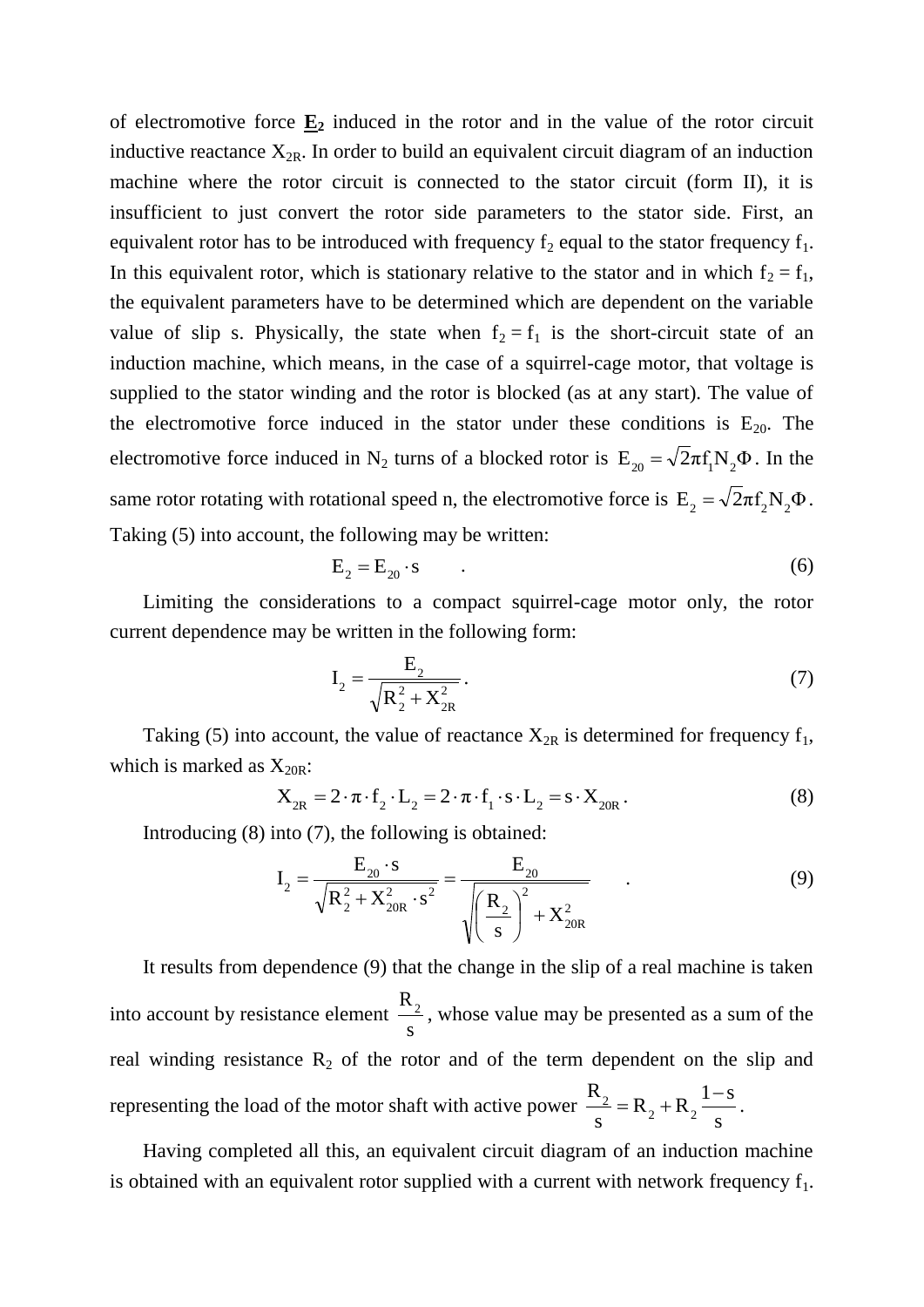The equivalent circuit diagram of a squirrel-cage motor (before the rotor parameters are converted to the stator side) is shown in Fig. 1.5.



Fig. 1.5. Equivalent circuit diagram of an induction machine (form I) with the equivalent rotor

#### do rysunku: Stator circuit/ Rotor circuit

The conversion (calculation) of the rotor (secondary) side to the stator (primary) side is carried out using the notions of voltage ratio  $\mathcal{G}_{U}$  and current ratio  $\mathcal{G}_{I}$  defined as follows:

$$
\mathcal{G}_{U} = \frac{E_{1}}{E_{20}} = \frac{N_{1} \cdot k_{U1}}{N_{2} \cdot k_{U2}},
$$
\n(10)

$$
\mathcal{G}_{I} = \frac{N_{1} \cdot k_{U1} \cdot m_{1}}{N_{2} \cdot k_{U2} \cdot m_{2}} = \mathcal{G}_{U} \frac{m_{1}}{m_{2}},
$$
\n(11)

where:

 $N_1$ ,  $N_2$  – number of turns,

 $m_1$ ,  $m_2$  – number of phases,

 $k_{U1}$ ,  $k_{U2}$  – coefficients dependent on the type of winding

Subscripts  $(1)$ , and  $(2)$  are used for the stator and the rotor, respectively.

Converting the rotor quantities to the stator side, the following parameters are obtained:

- representation of voltage on the secondary side to the primary side  $E'_{20} = E_{20} \cdot \theta_U$  and generally  $U'_{2} = U_{2} \cdot \theta_{U},$  (12)
- representation of current on the secondary side to the primary side I  $2^{\sim}$   $\sqrt{2}$ 1  $I'_2 = I_2 \cdot \frac{1}{9}$  $l'_2 = I_2 \cdot \frac{1}{2}$ , (13)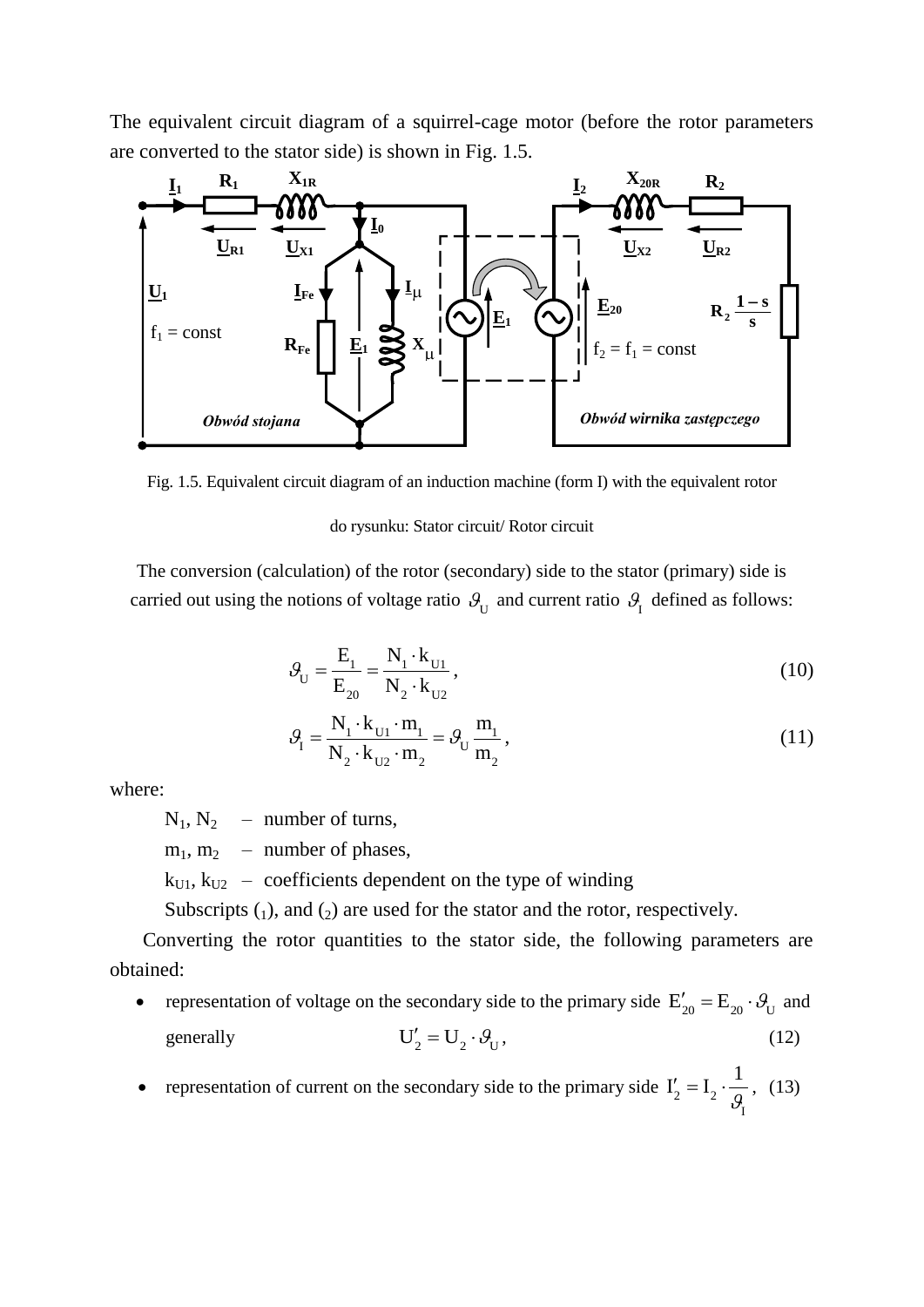• representation of the secondary side resistance to the primary side  $R'_2 = R_2 \cdot \theta_U \cdot \theta_I$  or

$$
\mathbf{R}'_2 = \mathbf{R}_2 \cdot \mathcal{G}_U^2 \cdot \frac{\mathbf{m}_1}{\mathbf{m}_2},\tag{14}
$$

• representation of the secondary side reactance to the primary side  $X'_2 = X_2 \cdot \theta_U \cdot \theta_I$  or

$$
X'_2 = X_2 \cdot \theta_U^2 \cdot \frac{m_1}{m_2} \,. \tag{15}
$$

The equivalent circuit diagram of an induction squirrel-cage machine after the rotor side has been converted to the stator side is presented in Fig. 1.6.



Fig. 1.6. Equivalent circuit diagram of an induction machine (form II)

## **2.2. Induction motor no-load operation**

Under no-load conditions an induction motor rotates with a speed close to synchronous speed ( $n \approx n_s$ ); a slight slip arises ( $s \approx 0$ ). The consequence of this slight slip is a very small value of current and voltage frequency  $f_2 = s f_1$ , which results in negligibly small losses in the rotor metal. The copper loss in the rotor is also negligible because current  $I_2$  flowing through the rotor winding is very small due to the very small value of electromotive force  $\underline{\mathbf{E}}_2 = s \underline{\mathbf{E}}_{20}$ . The power output of the motor no-load operation is close to zero (the motor shaft is under no load). The entire power  $P_0$  taken by a motor supplied with phase voltage  $\underline{U}_1$  and forcing no-load current  $\underline{I}_0$  from the source is consumed to cover stator losses, including:

• 
$$
\text{stator copper loss}
$$
  $\Delta P_{Cu0} = m_1 \cdot R_1 \cdot I_0^2,$  (16)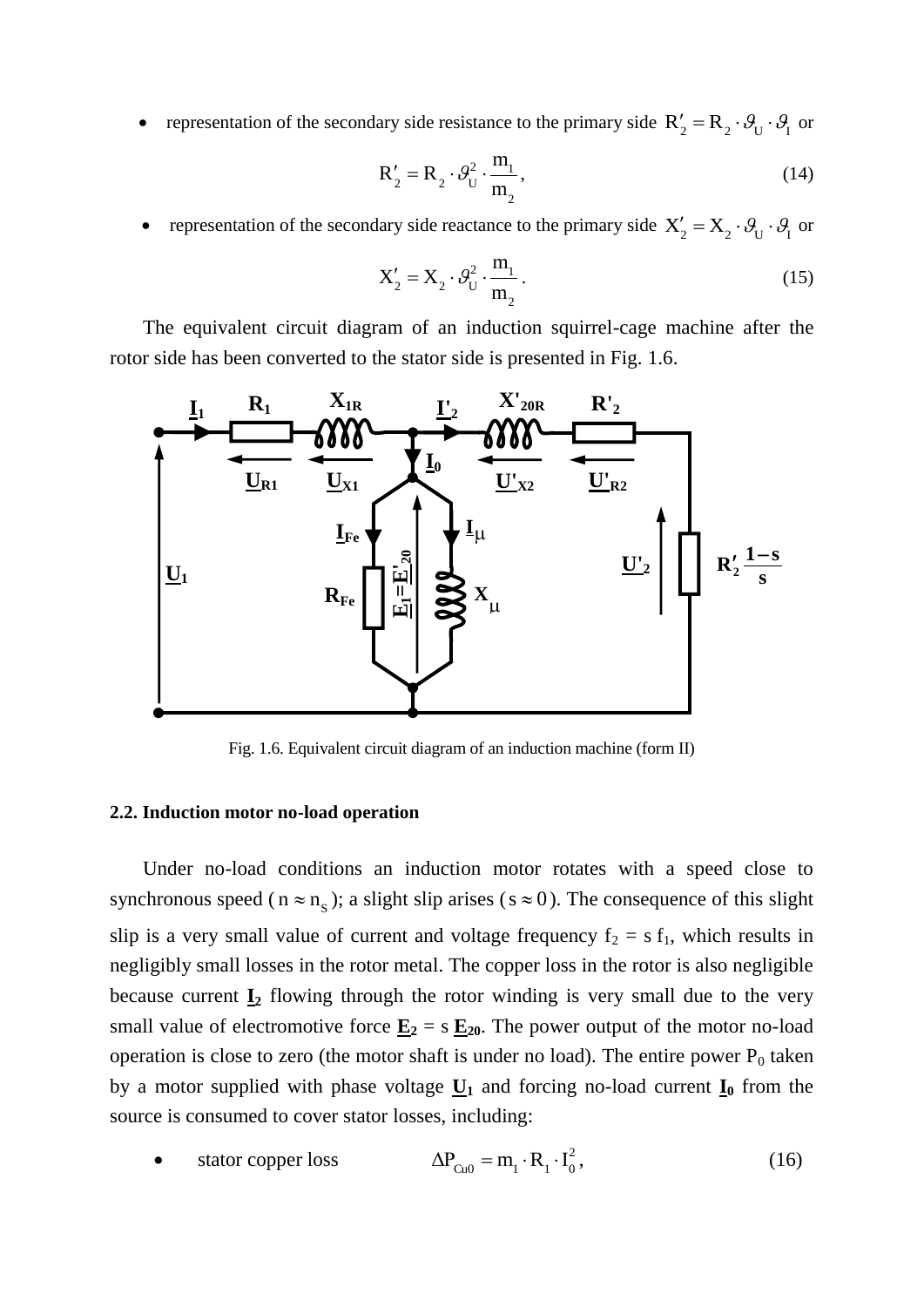• 
$$
\text{star core loss}
$$
  $\Delta P_{\text{Fe0}} \approx m_1 \frac{U_1^2}{R_{\text{Fe}}},$  (17)

 mechanical loss  $\Delta P_m \approx \text{const.}$  (18)

The stator core loss and the mechanical loss are independent of the motor shaft load. The entire circuit of the rotor (like the transformer secondary winding) may be ignored in the simplified equivalent circuit diagram under no-load conditions. A (simplified) equivalent circuit diagram for an induction motor under no-load conditions is shown in Fig. 1.7.



Fig. 1.7. Simplified equivalent circuit diagram for an induction squirrel-cage motor under no-load conditions

The significant value of no-load current  $I_0 = (0.25 \div 0.5)I_N$  and the small value of power factor  $\cos\varphi_0 = \frac{10}{2 \text{ Hz}} \approx 0.1 \div 0.2$  $3 \cdot U_1 \cdot I$  $\cos \varphi_0 = \frac{P_0}{2\pi r}$  $1 \cdot \cdot \cdot 0$  $b_0 = \frac{1}{3 \cdot U_1 \cdot I_0} \approx 0.1 \div$  $\varphi_0 = \frac{1}{2 \pi r} \approx 0.1 \div 0.2$  under no-load conditions are the fundamental weaknesses of induction motors.

#### **2.3. Induction motor short-circuit operation**

Under short-circuit conditions an induction rotor is blocked; the rotational speed is zero ( $n = 0$ ) and the slip is equal to one ( $s = 1$ ). Therefore rotor current  $\mathbf{I}'_2$ , which is approximately equal to the stator current, is strong, reaching values ten times higher than the rated current. No mechanical power is given as the rotor does not rotate. In measuring practice, the short-circuit state is realized by supplying the induction motor with voltage  $U_Z$  with a value that generates rated current  $I_N$  in the stator winding. The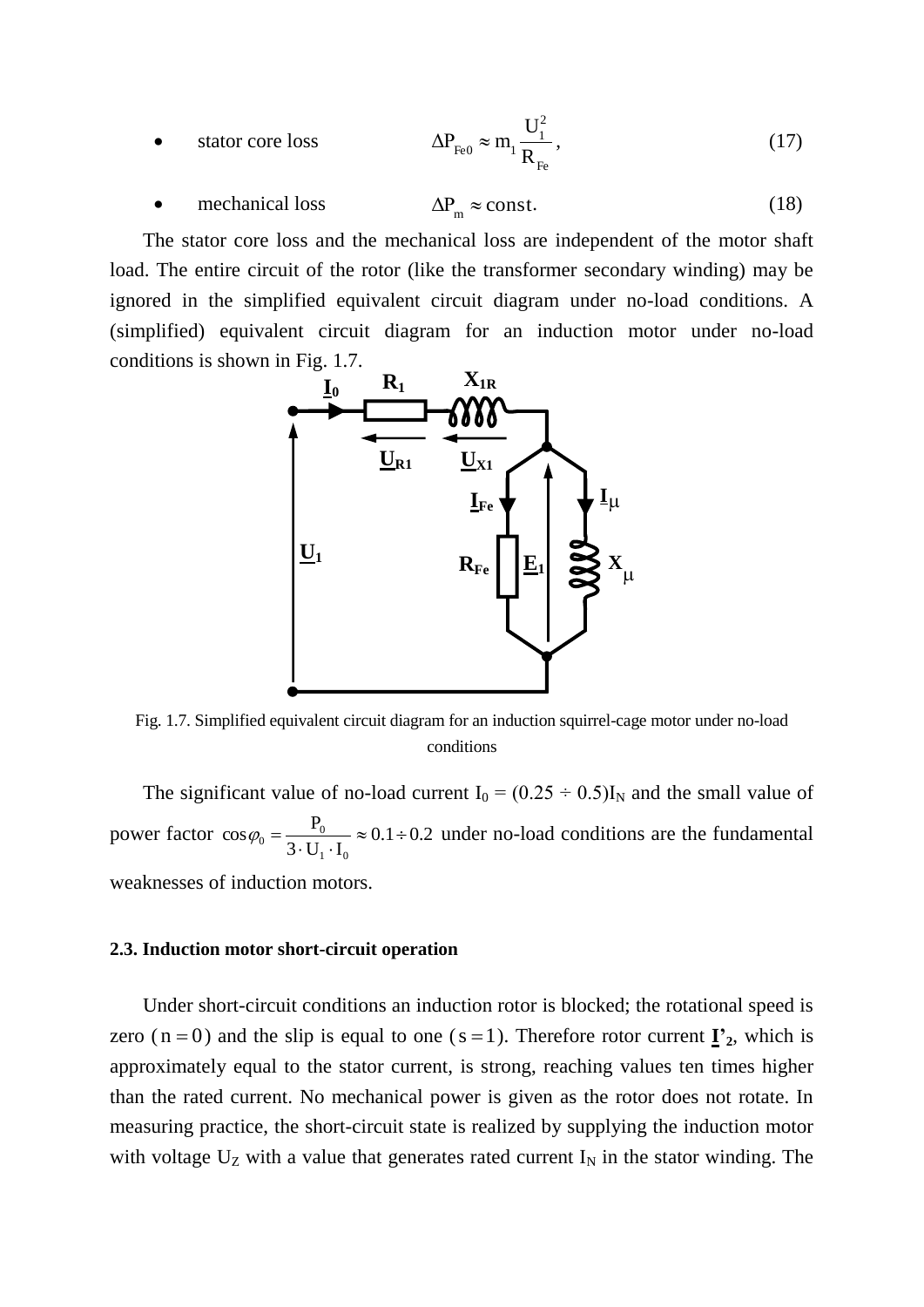entire short-circuit power  $P<sub>Z</sub>$  taken from the network is consumed to cover losses in the stator and rotor windings (copper losses). The core losses are negligible due to their slight value (especially at lowered voltage).

$$
P_Z = \Delta P_{Cu1} + \Delta P_{Cu2} \,. \tag{19}
$$

The entire lateral limb (like in the case of the transformer) may be ignored in the simplified equivalent circuit diagram under short-circuit conditions. A (simplified) equivalent circuit diagram for an induction motor under short-circuit conditions is shown in Fig. 1.8.



Fig. 1.8. Simplified equivalent circuit diagram for an induction squirrel-cage motor under short-circuit conditions

#### **3. Laboratory tests and measurements**

#### **3.1. Determination of measured quantities**

The following quantities are measured: the values of inter-phase voltage, of line current intensity and of active power in the supply system of an induction motor under short-circuit and no-load conditions. The measurements of the no-load operation additionally include the motor shaft rotational speed. Based on the measurement data, the following are to be found: the characteristics of the no-load and short-circuit operation and the values of parameters of the elements of the induction motor equivalent circuit diagram (one phase).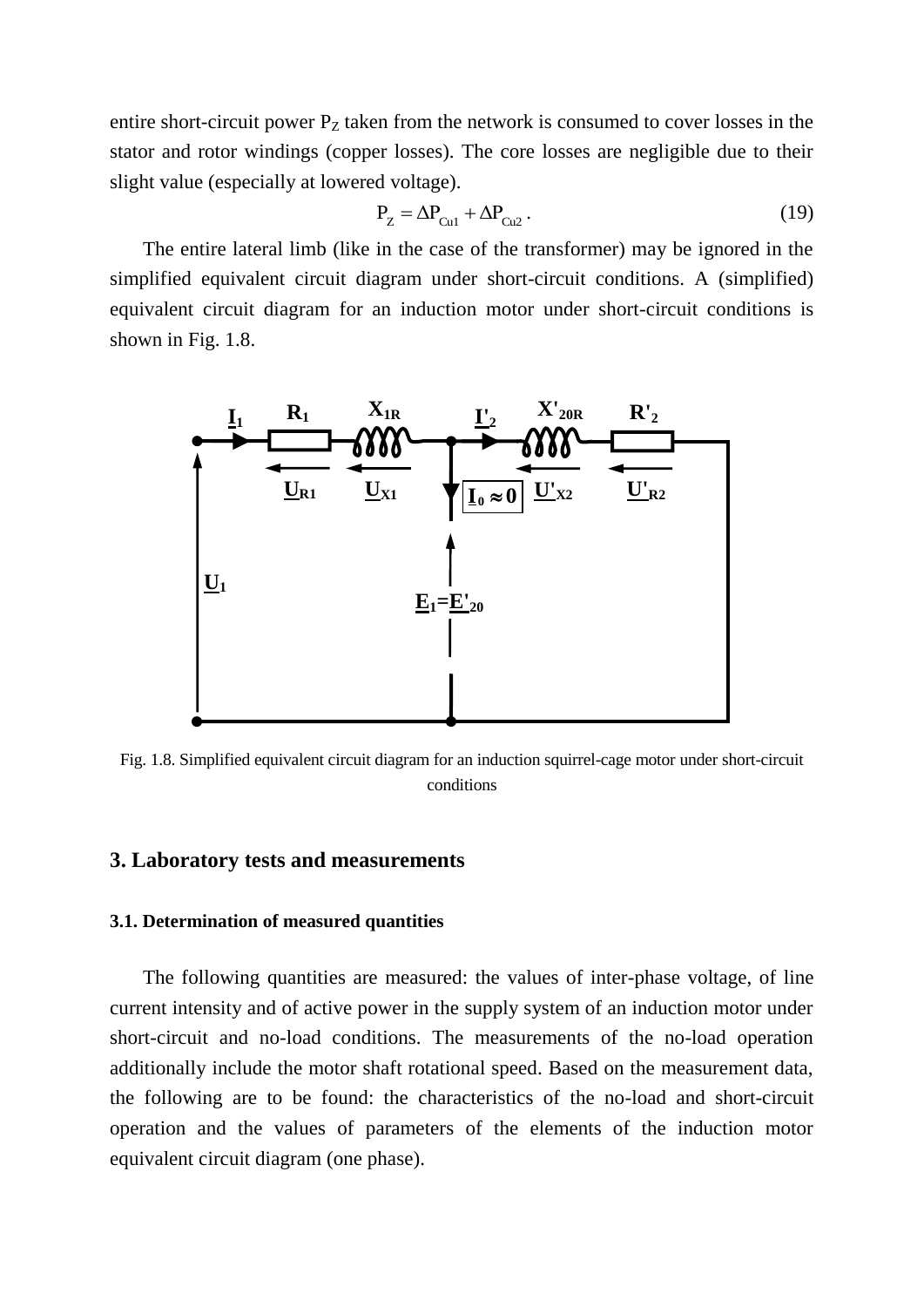#### **3.2. Diagram of the test stand**

The test stand is supplied from an adjustable alternating current source – autotransformer ATr. The system includes the so-called measuring case which makes it possible to measure line currents (separately in each phase – three ammeters), interphase voltages and one phase voltage (one voltmeter with a switch), and active power of a three-phase circuit (one multi-coil wattmeter). An example measuring system using transformers and a measuring set referred to as "measuring case" is presented in Fig. 1.9.



Fig. 1.9. Diagram of the measuring system with a "measuring case"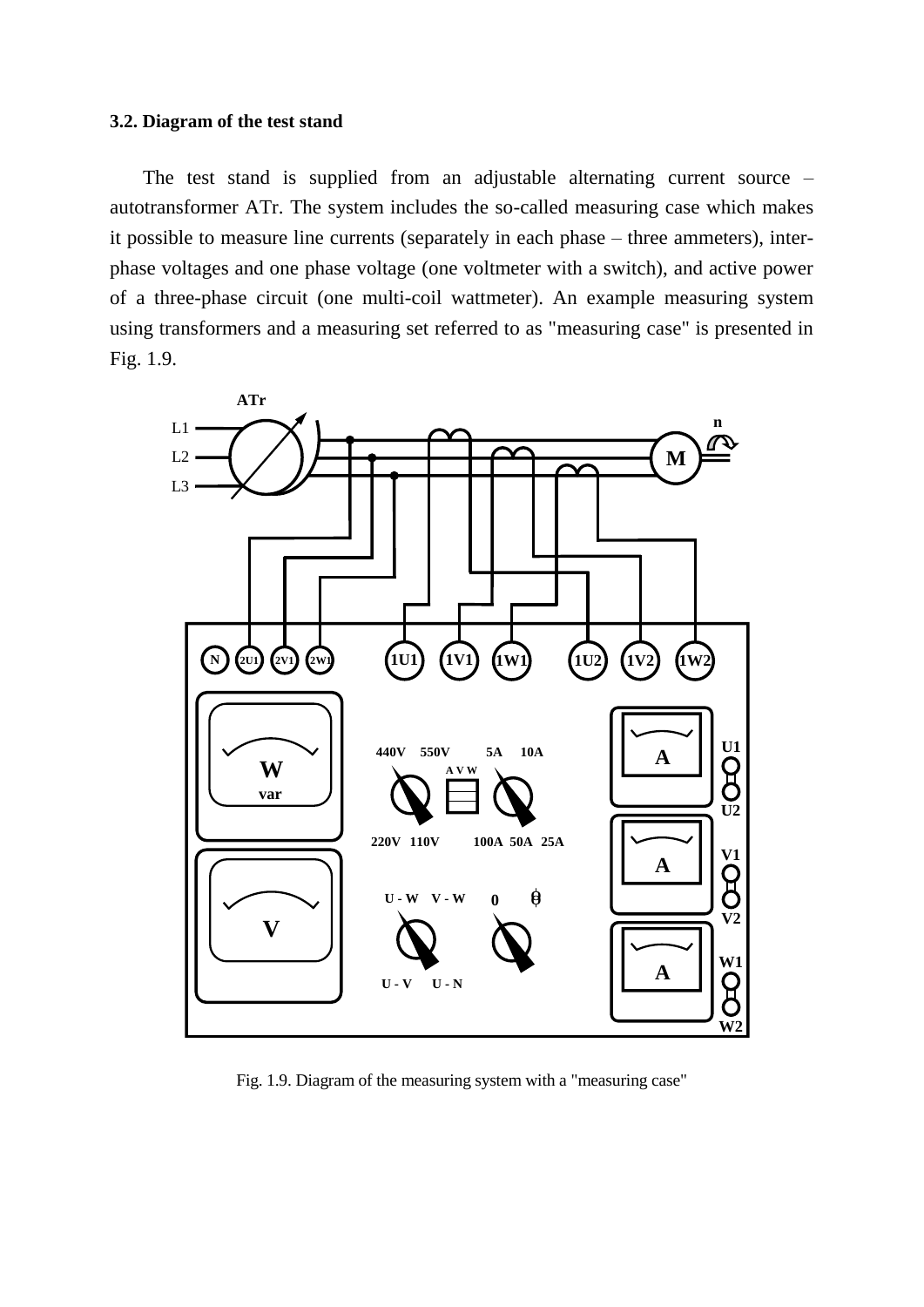## **3.3. Course of exercise**

- 1. Read and record the rated data of the motor under analysis.
- 2. Measure the resistance of the analyzed induction motor stator. Use a bridge or employ the technical method – as advised by the class instructor.
- 3. Check if the motor shaft rotates freely.
- 4. Check whether the range switches of the measuring case are set to the maximum values and the transformer knob – to the minimum value.
- 5. Turn on the stand and slowly let the motor gain speed increasing the autotransformer voltage to the value of the motor rated voltage.
- 6. Wait 15 minutes until the temperatures in the motor stabilize.
- 7. Take the no-load operation characteristic (*suggested voltage values: 400 V, 350 V, 300 V, 250 V, 200 V, 150 V, 100 V – the rated voltage must not be omitted*) measuring: voltages, currents, power and rotational speed. Enter the measured values in Table 1.1.

| Table 1.1 |  |
|-----------|--|
|-----------|--|

| The motor data plate details:   |              |          |          |       |       |              |       |                |              |           |                |                  |         |                 |              |                     |  |
|---------------------------------|--------------|----------|----------|-------|-------|--------------|-------|----------------|--------------|-----------|----------------|------------------|---------|-----------------|--------------|---------------------|--|
| Measurements                    |              |          |          |       |       |              |       |                | Calculations |           |                |                  |         |                 |              |                     |  |
| Armature phase resistance $R_1$ |              |          |          |       |       |              |       | $\Omega$       |              |           |                |                  |         |                 |              |                     |  |
| Item                            | $U_{UV}$     | $U_{VW}$ | $U_{UW}$ | $I_U$ | $I_V$ | $I_{W}$      | $P_0$ | n <sub>0</sub> | $U_0$        | $U_0^2$   | $\mathbf{I}_0$ | $\cos \varphi_0$ | $S_{0}$ | $\Delta P_{Cu}$ | $\Delta P_m$ | $\Delta P_{\rm Fe}$ |  |
|                                 | $\mathbf{V}$ | V        | V        | A     | A     | $\mathbf{A}$ | W     | 1/s            | V            | $\rm V^2$ | $\mathbf{A}$   |                  |         | W               | W            | W                   |  |
| 1.                              |              |          |          |       |       |              |       |                |              |           |                |                  |         |                 |              |                     |  |
| 2.                              |              |          |          |       |       |              |       |                |              |           |                |                  |         |                 |              |                     |  |
| 3.                              |              |          |          |       |       |              |       |                |              |           |                |                  |         |                 |              |                     |  |
|                                 |              |          |          |       |       |              |       |                |              |           |                |                  |         |                 |              |                     |  |
| etc.                            |              |          |          |       |       |              |       |                |              |           |                |                  |         |                 |              |                     |  |

- 8. Switch off the supply and wait until the motor shaft stops.
- 9. Select, experimentally, the motor shaft position (at a slight value of supply voltage) at which the current intensity reaches the middle value between the minimum and maximum. **Block the motor shaft in this position.**
- 10. Take the short-circuit operation characteristic (*suggested voltage values: 60 V, 50 V, 40 V, 30 V, 20 V, 10 V* – *the value of voltage at rated current, i.e. shortcircuit voltage U\* <sup>Z</sup> must not be omitted*) measuring: voltages, currents and power. Enter the measured values in Table 1.2.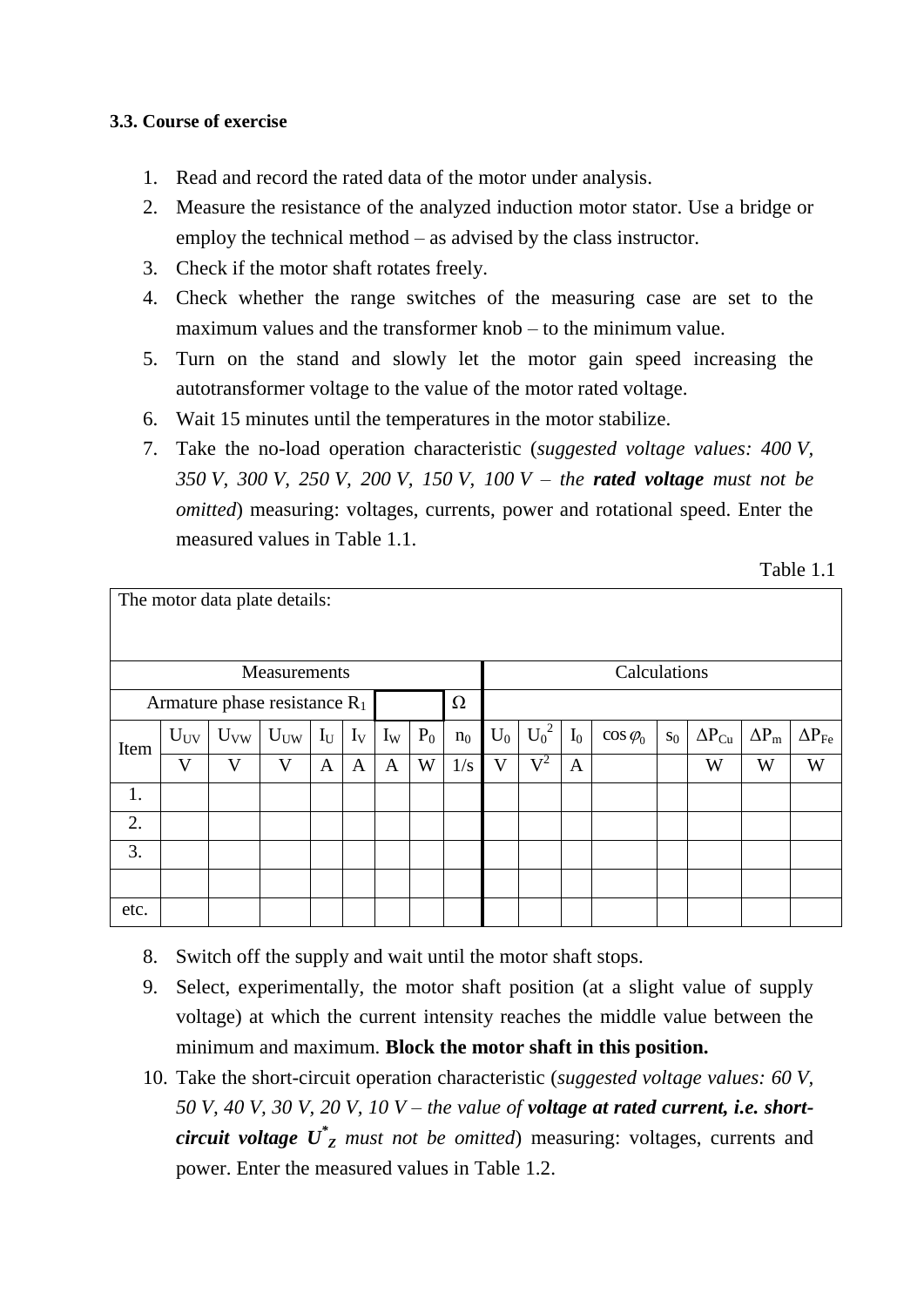Table 1.2

| Measurements                    |          |          |                 |                           |                           |                           |           | Calculations |         |                  |                 |         |   |             |                 |  |
|---------------------------------|----------|----------|-----------------|---------------------------|---------------------------|---------------------------|-----------|--------------|---------|------------------|-----------------|---------|---|-------------|-----------------|--|
|                                 | $U_{UV}$ | $U_{VW}$ | $U_{\text{UW}}$ | $\mathbf{I}_{\mathbf{U}}$ | $\mathbf{I}_{\mathbf{V}}$ | $\mathbf{I}_{\mathbf{W}}$ | ${\bf P}$ | U            | $I_{Z}$ | $\cos \varphi_z$ | $\Delta P_{Cu}$ | $\bf R$ | Z | $\mathbf X$ | $\Delta P_{Cu}$ |  |
| Item                            | z        | $\bf{z}$ | z               | z                         | z                         | z                         | z         | z            |         |                  | 1               | z       | z | z           | $\mathbf{2}$    |  |
|                                 | V        | V        | V               | A                         | A                         | A                         | W         | V            | A       |                  | W               | Ω       | Ω | Ω           | W               |  |
| 1.                              |          |          |                 |                           |                           |                           |           |              |         |                  |                 |         |   |             |                 |  |
| 2.                              |          |          |                 |                           |                           |                           |           |              |         |                  |                 |         |   |             |                 |  |
| 3.                              |          |          |                 |                           |                           |                           |           |              |         |                  |                 |         |   |             |                 |  |
|                                 |          |          |                 |                           |                           |                           |           |              |         |                  |                 |         |   |             |                 |  |
| etc.                            |          |          |                 |                           |                           |                           |           |              |         |                  |                 |         |   |             |                 |  |
| Short-circuit voltage $U_{Z}^*$ |          |          |                 |                           | V                         |                           | $\%$      |              |         |                  |                 |         |   |             |                 |  |

## **4. Elaboration on measurement results**

- 1. Fill in the computational part of Tables 1.1 and 1.2 using the following dependences:
	- a) for voltages and currents  $U_0$ ,  $I_0$ ,  $U_z$ ,  $I_z$  (average values of inter-phase voltages and line currents measured in three phases):

$$
U_0 = \frac{U_{UV} + U_{UW} + U_{VW}}{3},
$$
\n(20)

$$
I_0 = \frac{I_U + I_V + I_W}{3},
$$
\n(21)

$$
U_{Z} = \frac{U_{UVz} + U_{UWz} + U_{VWz}}{3},
$$
\n(22)

$$
I_{Z} = \frac{I_{Uz} + I_{Vz} + I_{Wz}}{3},
$$
\n(23)

b) for power factors for the operation under no-load and short-circuit conditions:

$$
\cos\varphi_0 = \frac{P_0}{\sqrt{3} \cdot U_0 \cdot I_0},\tag{24}
$$

$$
\cos\varphi_{Z} = \frac{P_{Z}}{\sqrt{3} \cdot U_{Z} \cdot I_{Z}},
$$
\n(25)

c) for slip under no-load conditions

$$
s_0 = \frac{n_s - n_0}{n_s},
$$
\n(26)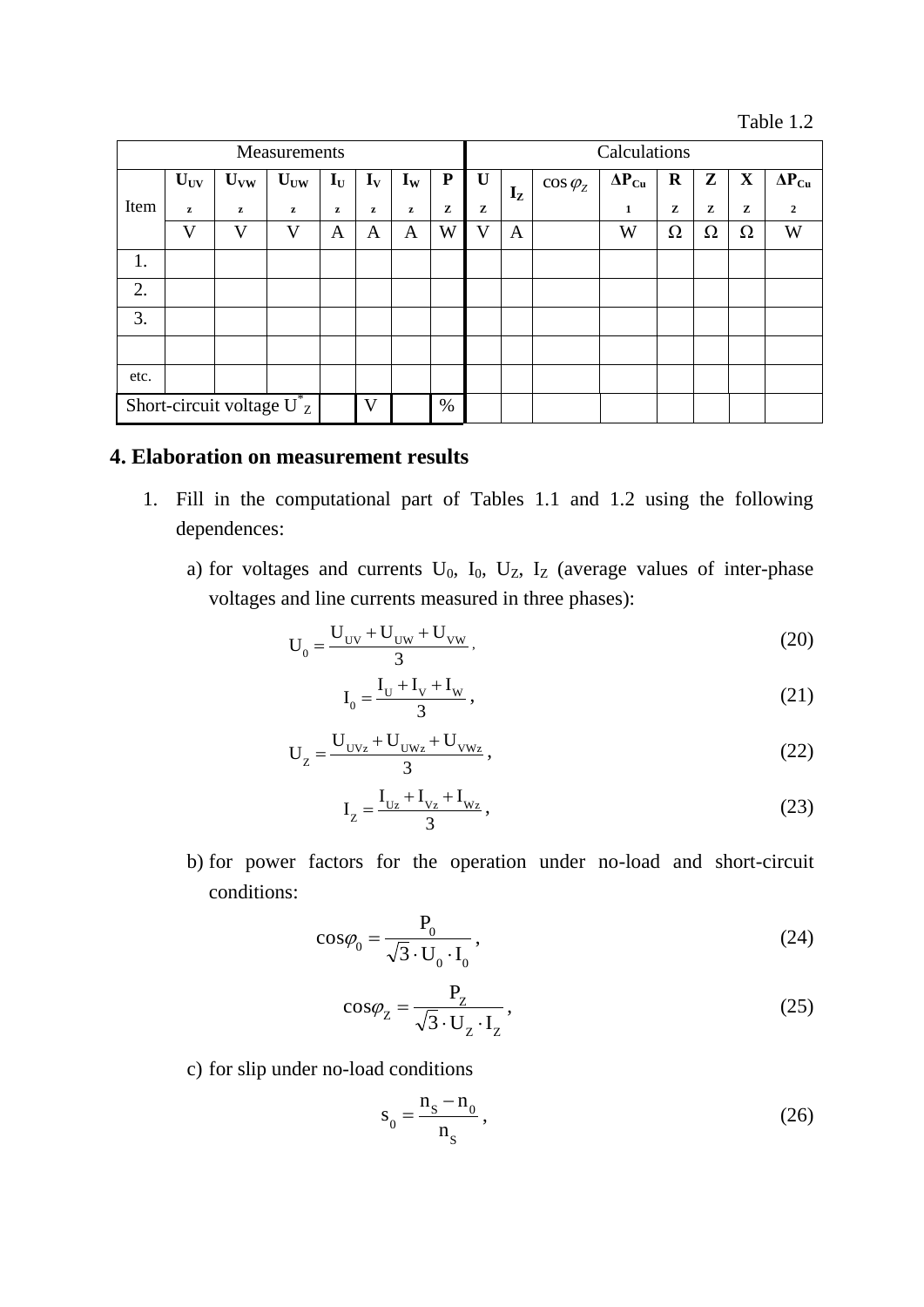d) for resistance, impedance and reactance (one phase) under short-circuit conditions:

$$
R_Z \approx \frac{P_Z}{3 \cdot I_Z^2},\tag{27}
$$

$$
Z_{Z} = \frac{U_{Z}}{\sqrt{3} \cdot I_{Z}},
$$
\n(28)

$$
X_{Z} = \sqrt{Z_{Z}^{2} - R_{Z}^{2}}\,,\tag{29}
$$

e) for total power losses, as shown below:

the stator copper loss under no-load conditions

$$
\Delta P_{Cu0} = 3 \cdot R_1 \cdot I_0^2, \qquad (30)
$$

the stator copper loss under short-circuit conditions

$$
\Delta P_{\text{Cu1}} = 3 \cdot R_1 \cdot I_Z^2,\tag{31}
$$

the rotor copper loss under short-circuit conditions

$$
\Delta P_{Cu2} \approx P_Z - \Delta P_{Cu1},\tag{32}
$$

the stator core loss

$$
\Delta P_{\text{Fe0}} \approx P_0 - (\Delta P_{\text{Cu0}} + \Delta P_{\text{m}}),\tag{33}
$$

f) mechanical power loss  $\Delta P_m \approx$  const is assessed from characteristic

$$
\mathbf{P}_0 = \mathbf{f}(\mathbf{U}_0^2) \,.
$$

- 2. Plot the characteristic of the induction motor no-load operation  $P_0$  in the function of the square of supply voltage (inter-phase voltage)  $U_0^2$ .
- 3. Plot the characteristics of the induction motor no-load operation  $I_0$ ,  $P_0$ ,  $\cos\varphi_0$ in the function of supply voltage U<sub>0</sub> (*the characteristics shown in a single chart must differ in the line colour and/or type and description*).
- 4. Plot the characteristics of the induction motor short-circuit operation  $I_z$ ,  $P_z$ ,  $cos\varphi$ <sub>z</sub> in the function of supply voltage  $U_z$  (*the characteristics shown in a single chart must differ in the line colour and/or type and description*).
- 5. Draw a complete equivalent circuit diagram of the induction motor (form II) and specify on it the values of the parameters determined for the rated values of current and voltage: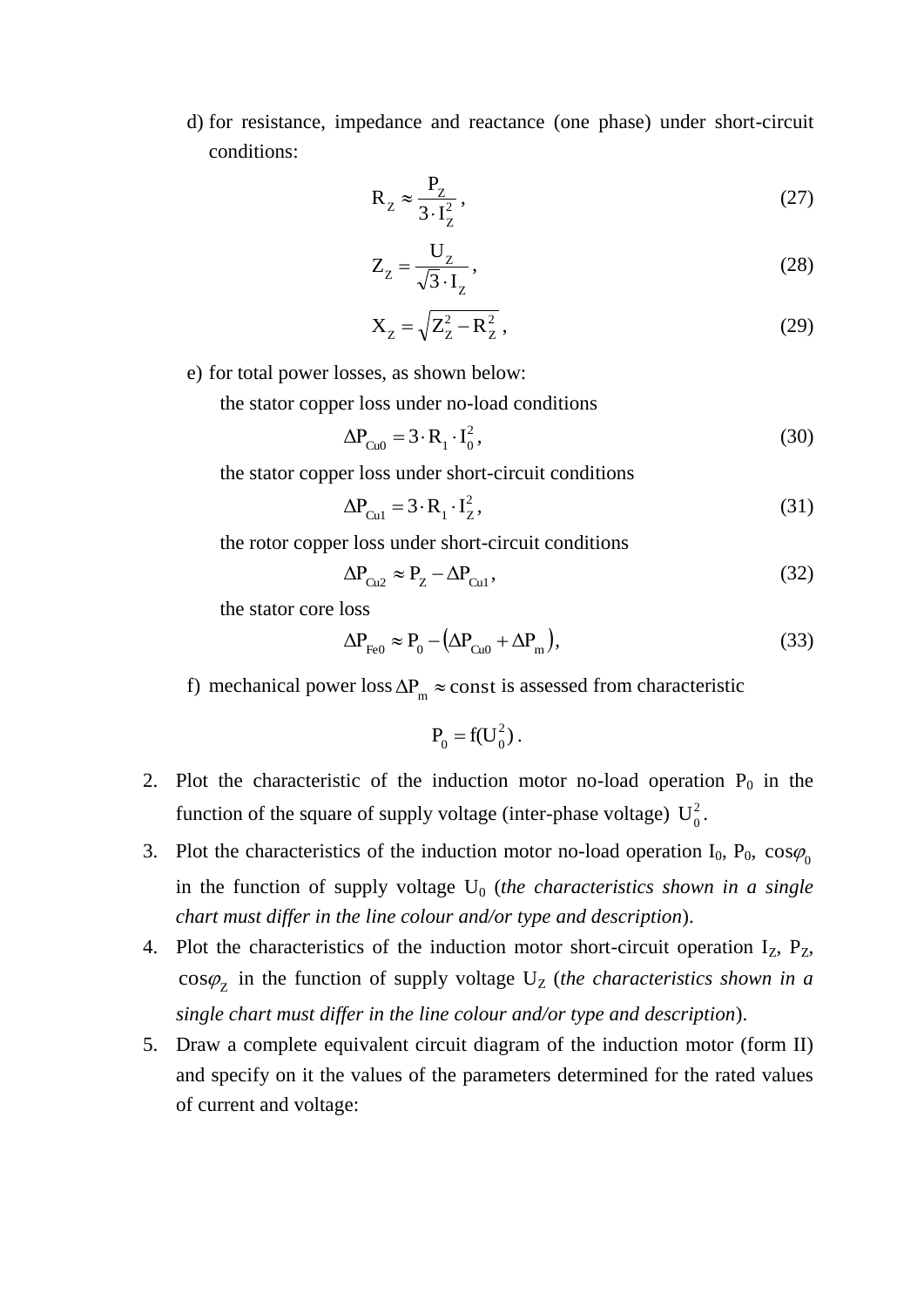a)  $R_1$  from measurements under short-circuit conditions for the rated current:

$$
R_1 \approx \frac{R_z}{2} \tag{34}
$$

and, for comparison (*in parentheses*), from direct measurements (cf. 3.2.2):

b)  $R_{Fe}$ ,  $X_{\mu}$  from measurements under no-load conditions for the rated voltage:

$$
R_{Fe} = \frac{3 \cdot E_1^2}{\Delta P_{Fe}} \approx \frac{3 \cdot (U_1 - I_0 \cdot R_1)^2}{P_0 - 3 \cdot I_0^2 \cdot R_1 - \Delta P_m} \approx \frac{U_0^2}{P_0 - 3 \cdot I_0^2 \cdot R_1} \approx \frac{U_0^2}{P_0},\qquad(35)
$$

$$
X_{\mu} = \frac{E_{1}}{I_{\mu}} \approx \frac{U_{1} - I_{0} \cdot R_{1}}{\sqrt{I_{0}^{2} - I_{Fe}^{2}}} \approx \frac{U_{0}}{\sqrt{3} \cdot I_{0}},
$$
\n(36)

c)  $R_2$  from measurements under short-circuit conditions for the rated current:

$$
R'_{2} \cong R_{Z} - R_{1} = \frac{\Delta P_{Cu}}{3 \cdot I_{Z}^{2}} - R_{1} \approx \frac{P_{Z}}{3 \cdot I_{Z}^{2}} - R_{1},
$$
\n(37)

d)  $X_{1R}$ ,  $X_{20R}$  from measurements under short-circuit conditions assuming that:  $X_{1R} = X'_{20R}$ (38)

(the assumption causes an error of  $5 \div 10\%$  [4]),

$$
X_{IR} = R_1 \frac{\sqrt{1 - \cos^2 \varphi_Z}}{\cos \varphi_Z} = R_1 \cdot \text{tg} \varphi_Z,
$$
\n(39)

$$
X'_{20R} = X_Z - X_{IR} \,. \tag{40}
$$

6. Determine the values of short-circuit voltage  $U_Z^*$  and  $u_{Z\%}^* = \frac{U_Z}{U} \cdot 100\%$ U U u N \*  $\sqrt{\phantom{a}}^*$   $\phantom{\phantom{\big|}}^{\phantom{*}}$  $Z_{Z\%}^* = \frac{Z}{I} \cdot 100\%$  and record them in the last row of Table 1.2.